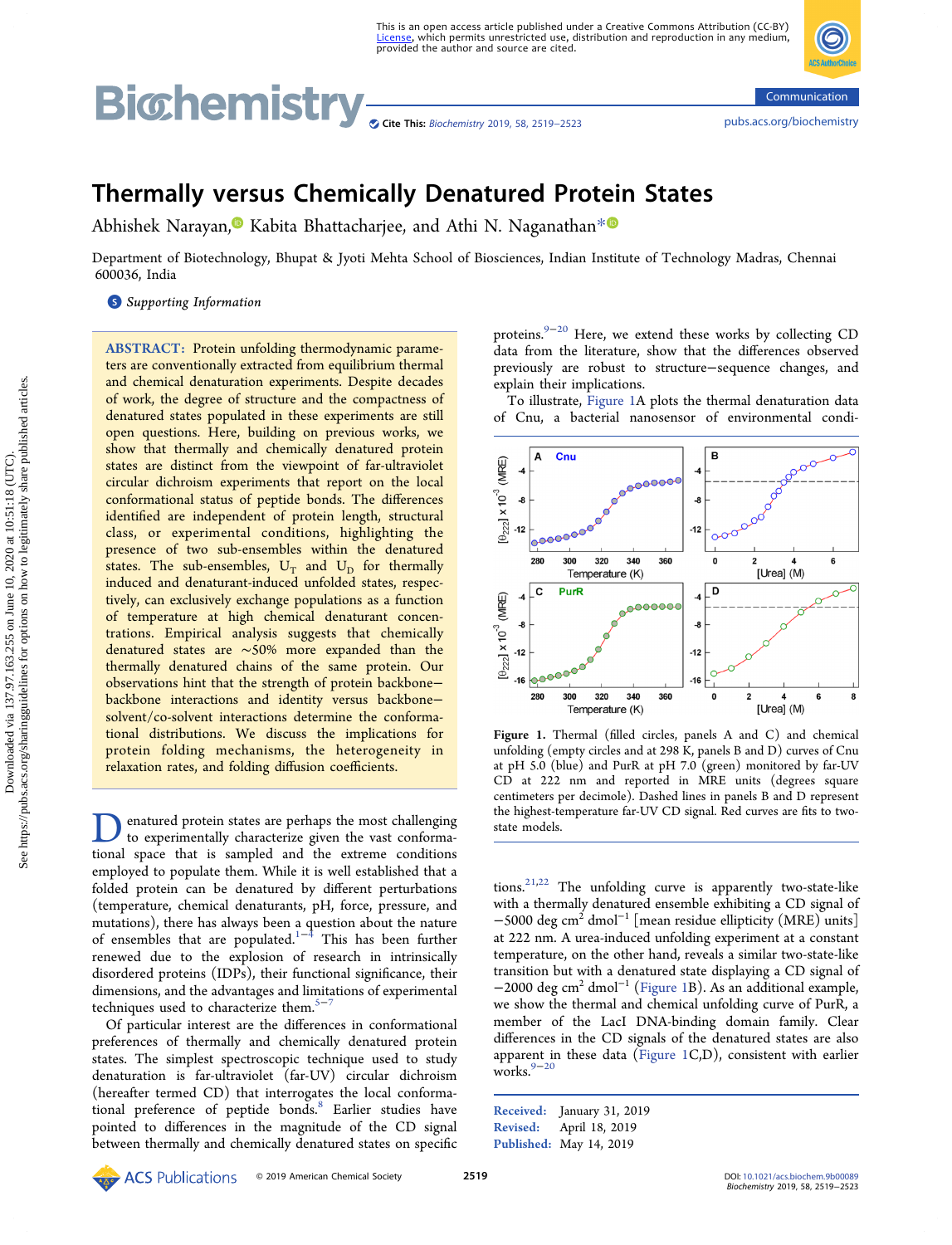The differences reported above could have multiple origins: errors in concentration measurement, effect of aromatics,  $23$  and even nontrivial intrinsic sequence effects arising from preferential interaction with the chemical denaturants.<sup>[24,25](#page-3-0)</sup> To identify potential reasons for this deviation, we generated a database of far-UV CD data from thermal and chemical denaturation experiments that are reported in absolute units (MRE units) (see the [Supporting Information](http://pubs.acs.org/doi/suppl/10.1021/acs.biochem.9b00089/suppl_file/bi9b00089_si_001.pdf)). CD signals reported in absolute units are independent of protein concentration, protein length, and slight differences in sample path length and thus serve as a common ground for comparison across varied proteins and research laboratories. The database consists of 31 proteins of predominantly the  $\alpha$ helical or  $\alpha/\beta$  structural type, with protein lengths spanning 29−150 residues. A majority of the data are at pH 7 and 298 K and include both urea-based (∼47%) and GuHCl-based (∼53%) denaturation.

A comparison of the far-UV CD signal at 222 nm for all the proteins between the highest temperature (in the absence of denaturant) and highest denaturant concentration (at a fixed temperature) reveals a consistent difference between the two, as noted in [Figure 1,](#page-0-0) with a mean absolute difference of ∼3100 deg cm<sup>2</sup> dmol<sup>-1</sup> (Figure 2). This suggests that thermally and



Figure 2. Far-UV CD signal at 222 nm of thermally  $(U_T)$  and chemically denatured states ( $U_D$  at ~298 K) for the protein database used in this work ([Table S1](http://pubs.acs.org/doi/suppl/10.1021/acs.biochem.9b00089/suppl_file/bi9b00089_si_001.pdf)). Filled and empty red circles represent signals of proteins denatured at high concentrations of GuHCl and urea, respectively. The triangle represents the signal at 230 nm for protein index 13.

chemically denatured protein states are fundamentally different and that the differences cannot be ascribed to protein type, structural class, nature of the denaturant, or temperature. The CD spectral shapes are distinct and reversible (see [Figures S1](http://pubs.acs.org/doi/suppl/10.1021/acs.biochem.9b00089/suppl_file/bi9b00089_si_001.pdf) [and S2](http://pubs.acs.org/doi/suppl/10.1021/acs.biochem.9b00089/suppl_file/bi9b00089_si_001.pdf) for select proteins), indicating that the differences cannot be attributed to errors in the estimation of concentration. Because far-UV CD is sensitive to the peptide bond conformations and the extent of alignment of amide transition dipoles (specifically that of the amide carbonyl at 222 nm), these differences can be taken as strong evidence that the two perturbants (chemical denaturants and temperature) contribute to different conformational sub-ensembles within the denatured state.

Can the sub-ensembles,  $U_T$  and  $U_D$  for thermally and chemically denatured states, respectively, exclusively exchange populations within the denatured state? Thermal perturbations of urea or GuHCl-denatured states of folded proteins reveal a continuous and reversible increase in the intensity of the CD signal at 222 nm (Figure 3A and [Figures S3 and](http://pubs.acs.org/doi/suppl/10.1021/acs.biochem.9b00089/suppl_file/bi9b00089_si_001.pdf)



Figure 3. (A) Transitions within the unfolded ensemble observed by far-UV CD in our lab for the folded proteins Cnu at pH 5 and 8, 7 M urea (blue and green), PDD F43W at pH 3, 7 M GuHCl (red) and PurR at pH 7, and 8 M urea (magenta). (B) Transitions within the IDP ensembles (in the absence of denaturant) of RVCaB (blue),  $\alpha$ synuclein (magenta), the phosphodiesterase γ-subunit (cyan), Caldesmon (black), a disordered peptide C-pep (green), and the IDP CytR at 7 M urea as a reference (red). The latter two data sets were generated in our lab. (C) Comparison of far-UV CD signals of folded proteins at high temperatures  $(U_T)$ , in the absence of denaturant) and under high-denaturant, high-temperature conditions  $(U_{D, High T}).$ 

[S4](http://pubs.acs.org/doi/suppl/10.1021/acs.biochem.9b00089/suppl_file/bi9b00089_si_001.pdf)).<sup>[10](#page-3-0),[11,13](#page-3-0)–[15,17](#page-3-0)–[20](#page-3-0)</sup> Even IDPs exhibit a tendency where the signal at 222 nm displays a negative slope with temperature (Figure 3B)[.26](#page-3-0)<sup>−</sup>[29](#page-3-0) Interestingly, the CD signal range and slopes  $(34.7 \pm 9.4 \text{ deg cm}^2 \text{ d} \text{mol}^{-1} \text{ K}^{-1})$  are very similar despite the large differences in sequence. The CD signals at high temperatures and in the absence of denaturant  $(U_T)$  agree very well with the CD signals at high denaturant concentration and high temperatures  $(\mathrm{U}_{\mathrm{D},\, \mathrm{High}\; T})$  with a mean absolute difference of just ~550 deg cm<sup>2</sup> dmol<sup>-1</sup> (Figure 3C) for a small database of proteins [\(Table S2\)](http://pubs.acs.org/doi/suppl/10.1021/acs.biochem.9b00089/suppl_file/bi9b00089_si_001.pdf). This agreement is evidence that the two sub-ensembles can indeed exclusively exchange populations with the temperature effect trumping the denaturant-induced conformational distribution.

Numerous studies highlight that denatured states of folded proteins and IDPs expand with an increase in denaturant concentration while collapsing to compact globules at higher temperatures in the absence of denaturants.<sup>228−[37](#page-3-0)</sup> Thus, it is likely that the thermally and chemically denatured states (Figure 2) represent the expanded and collapsed conforma-tions, respectively, that are often identified in simulations<sup>[38,39](#page-3-0)</sup> and have been reported in prior small angle X-ray scattering and CD studies.  $9,12,16,17$  $9,12,16,17$  $9,12,16,17$  $9,12,16,17$  $9,12,16,17$  From a purely structural view of the CD signals and employing the Uversky−Fink empirical relation between the relative CD signals and hydrodynamic volumes characterized by Stokes radii  $(R<sub>S</sub>)$ ,<sup>40</sup> we arrive at a simple expression for the relative dimensions of  $U_T$  and  $U_D$ given the CD signals in Figure 2 [\(Table S1](http://pubs.acs.org/doi/suppl/10.1021/acs.biochem.9b00089/suppl_file/bi9b00089_si_001.pdf)):

$$
(R_S^{\mathrm{U_T}}/R_S^{\mathrm{U_D}})^3 \simeq (\theta_{222}^{\mathrm{U_D}}/\theta_{222}^{\mathrm{U_T}})
$$
  

$$
R_S^{\mathrm{U_D}} \simeq 1.5 R_S^{\mathrm{U_T}}
$$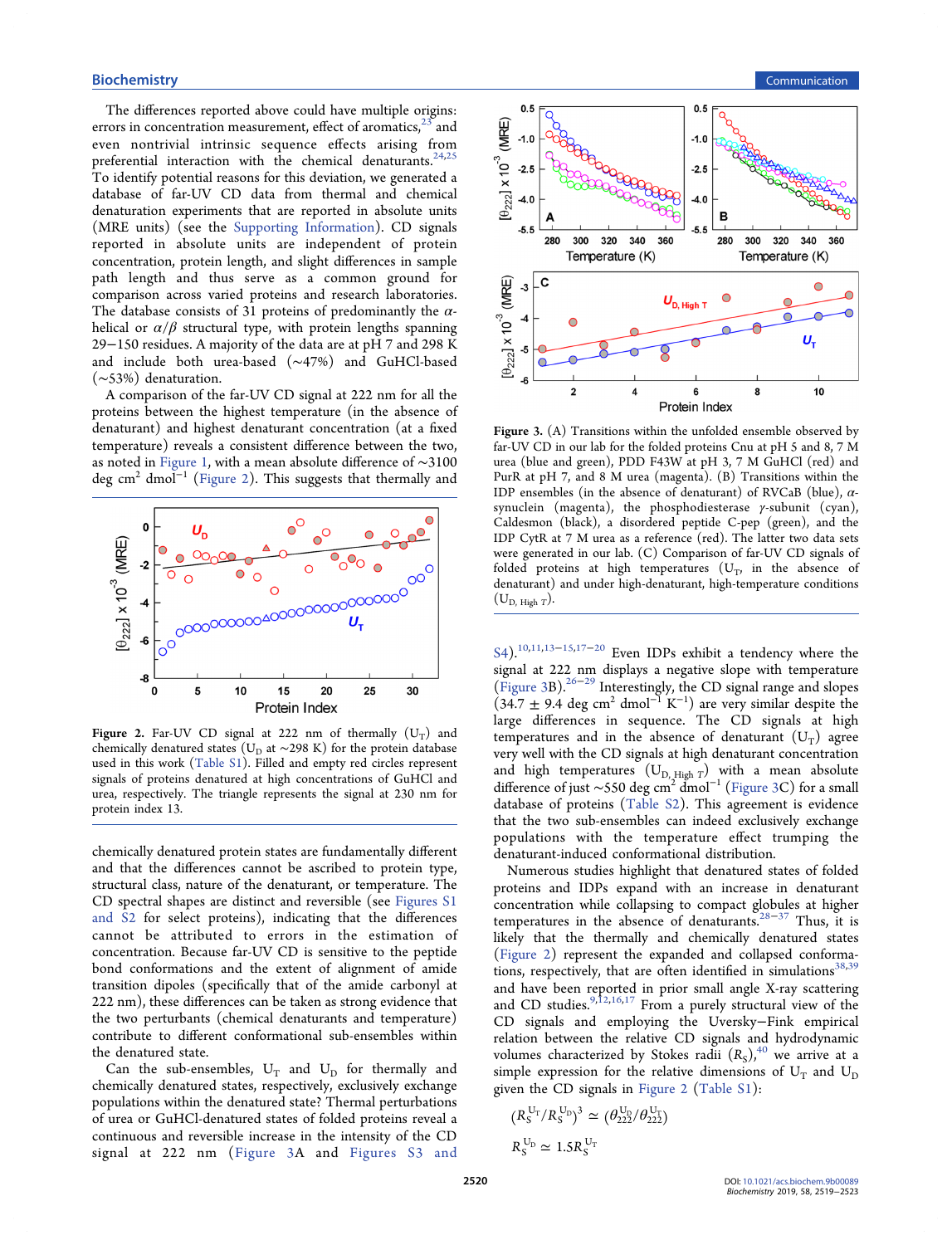This relation signifies that chemically denatured states at 298 K are on average ∼50% more expanded than thermally denatured states (in the absence of denaturant), potentially due to specific interactions of the denaturant with the protein backbone.<sup>41−[43](#page-4-0)</sup> The caricature of U<sub>D</sub> employed here (as a single sub-ensemble) is an approximation, as the dimensions of chemically denatured states themselves change with denaturant in a continuous<sup>[30](#page-3-0),[31,36](#page-3-0)[,44](#page-4-0)</sup> or cooperative manner.<sup>19</sup>

What specific structural features in the denatured ensemble could contribute to the observed differences? CD experiments point to an enhancement of the propensity of left-handed polyproline II-like local conformations (PPII) in homopolymeric peptides, denatured proteins, and IDPs with increasing urea and GuHCl concentrations.[45](#page-4-0)−[49](#page-4-0) Temperature, on the other hand, has an opposite effect on the PPII conformational bias.<sup>50</sup> However, a comparison of far-UV CD spectra from select proteins studied in our lab does not show the signature appearance of a peak in the CD spectrum between 220 and 230 nm ([Figure S1](http://pubs.acs.org/doi/suppl/10.1021/acs.biochem.9b00089/suppl_file/bi9b00089_si_001.pdf)), though the trends follow earlier observations.<sup>50</sup> NMR experiments clearly demonstrate that an increase in temperature does not promote helical structure acquisition in IDPs or disordered proteins. $^{28}$  Interestingly, the temperature dependence of the CD signal of the urea-unfolded state of LacI DBD is similar to that of the short fragments generated using extensive digestion of the protein by proteinase K under native conditions. $13$  These experiments raise questions about employing a structural view of CD signals at high temperatures and high denaturant concentrations. Resolving these conflicts, with experiments and simulations, could provide a better understanding of the denatured state characteristics.

From a folding mechanistic perspective, the two subensembles could exchange populations in a direction orthogonal to the reaction coordinate for folding (Figure 4A). In such a scenario, kinetic experiments starting from  $U_D$ will be characterized by a first step in which the unfolded population equilibrates with  $U_T$ , after which the folding reaction proceeds. Second,  $U_D$  and  $U_T$  could equilibrate with each other and the folded state (three-state triangular mechanism), while a third scenario is one in which folding proceeds strictly from either of the ensembles depending on the perturbation. Temperature-jump  $(T\text{-jump})$  experiments on the villin headpiece reveal an order of magnitude difference in relaxation rates when the folding reaction is initiated from  $U_T$ or  $U_D$ , with the latter being slower,<sup>[51](#page-4-0)</sup> the only such evidence available to date.

If the sub-ensembles are populated along the reaction coordinate to folding, then the rates could again be different if the folding is initiated from  $U_T$  or  $U_D$  (Figure 4B). In such cases, even proteins with smaller folding thermodynamic barriers could display slow or multiple relaxation rates, as the dynamic term (i.e., the folding diffusion coefficient) itself could be quite slow due to the initial pre-equilibration between the two sub-ensembles apart from the expected rough landscape. This is more likely in proteins rich in  $\alpha$ -helices whose structural features are dominated by local interactions and as shown experimentally and theoretically in Barstar $52,53$  and bACBP.<sup>54,55</sup>

<span id="page-2-0"></span>

Figure 4. (A) Folding free energy surface with multiple minima corresponding to denatured ( $U_D$  and  $U_T$ ) and folded (N) states at non-zero denaturant concentrations. Coordinate 2 could represent any conformational feature that distinguishes the two denatured state sub-ensembles.  $(B)$  One-dimensional  $(1D)$  free energy profiles under stabilizing (blue) and destabilizing (red) conditions. The arrows represent the downhill-like conformational redistribution that occurs on switching to conditions favorable for folding. Panel B is not a projection of panel A onto a 1D coordinate.

# ■ ASSOCIATED CONTENT

# **6** Supporting Information

The Supporting Information is available free of charge on the [ACS Publications website](http://pubs.acs.org) at DOI: [10.1021/acs.bio](http://pubs.acs.org/doi/abs/10.1021/acs.biochem.9b00089)[chem.9b00089.](http://pubs.acs.org/doi/abs/10.1021/acs.biochem.9b00089)

> Tables S1 and S2, Figures S1−S4, and additional references [\(PDF](http://pubs.acs.org/doi/suppl/10.1021/acs.biochem.9b00089/suppl_file/bi9b00089_si_001.pdf))

#### Accession Codes

Cnu, P64467; Hha, P0ACE3; PurR, P0ACP7; and PDD, P11961.

# ■ AUTHOR INFORMATION

Corresponding Author

\*E-mail: [athi@iitm.ac.in.](mailto:athi@iitm.ac.in)

#### ORCID<sup>®</sup>

Abhishek Narayan: [0000-0001-5390-2380](http://orcid.org/0000-0001-5390-2380) Athi N. Naganathan: [0000-0002-1655-7802](http://orcid.org/0000-0002-1655-7802)

#### Funding

This work was supported by the BIRAC-SRISTI GYTI award (2018/009) to A.N. The instrumentation used in this work was supported by Wellcome Trust/DBT India Alliance Intermediate Fellowship IA/I/15/1/501837 to A.N.N.

#### Notes

The authors declare no competing financial interest.

#### ■ ABBREVIATIONS

CD, circular dichroism; PPII, polyproline II; MRE, mean residue ellipticity;  $R<sub>S</sub>$ , Stokes radius; IDP, intrinsically disordered protein.

# ■ REFERENCES

(1) Koepf, E. K., Petrassi, H. M., Sudol, M., and Kelly, J. W. (1999) WW: An isolated three-stranded antiparallel beta-sheet domain that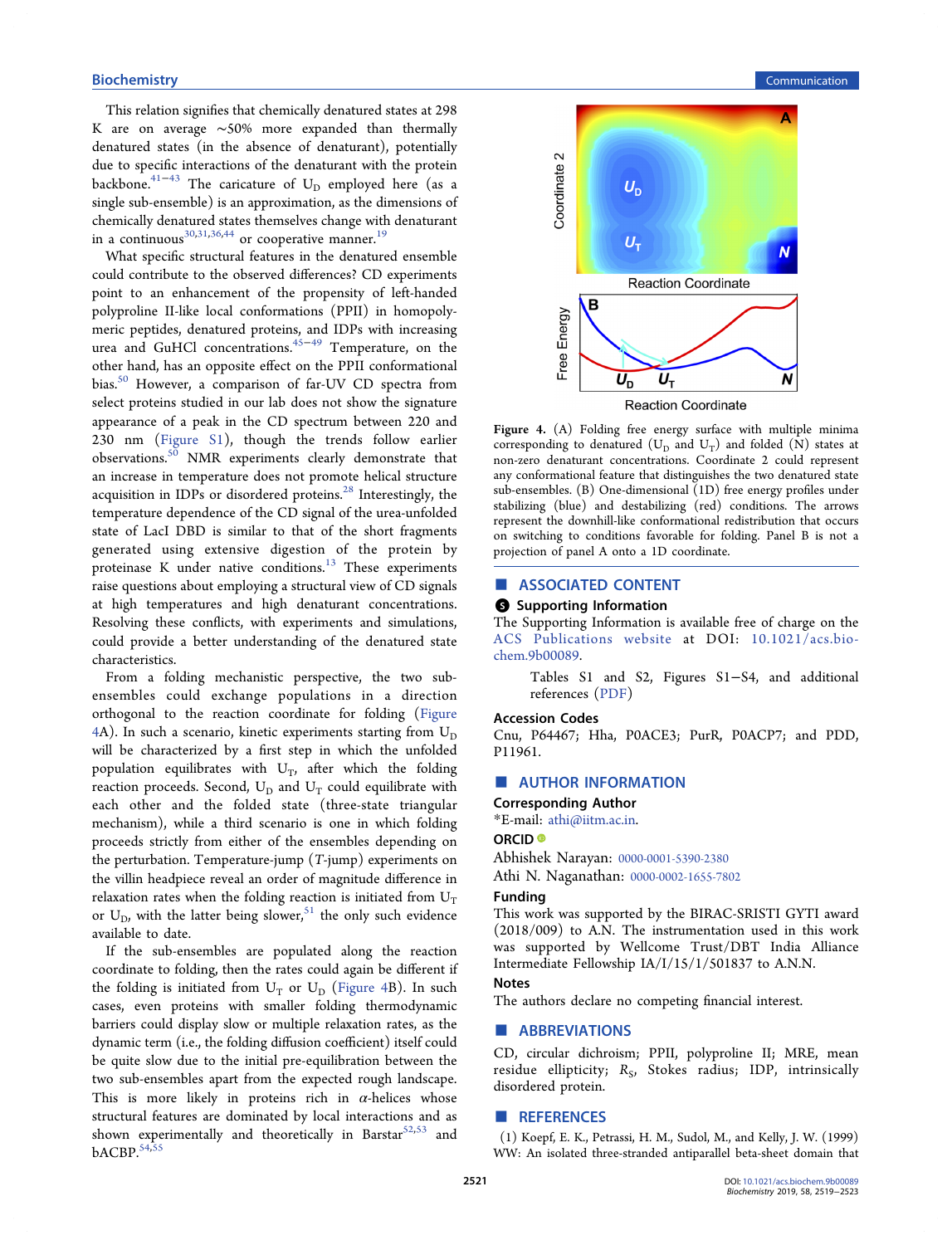<span id="page-3-0"></span>unfolds and refolds reversibly; evidence for a structured hydrophobic cluster in urea and GdnHCl and a disordered thermal unfolded state. Protein Sci. 8, 841−853.

(2) Shortle, D., and Ackerman, M. S. (2001) Persistence of nativelike topology in a denatured protein in 8 M urea. Science 293, 487− 489.

(3) McCarney, E. R., Kohn, J. E., and Plaxco, K. W. (2005) Is there or isn't there? The case for (and against) residual structure in chemically denatured proteins. Crit. Rev. Biochem. Mol. Biol. 40, 181− 189.

(4) Bowler, B. E. (2012) Residual structure in unfolded proteins. Curr. Opin. Struct. Biol. 22, 4−13.

(5) Haran, G. (2012) How, when and why proteins collapse: the relation to folding. Curr. Opin. Struct. Biol. 22, 14−20.

(6) Schuler, B., Soranno, A., Hofmann, H., and Nettels, D. (2016) Single-Molecule FRET Spectroscopy and the Polymer Physics of Unfolded and Intrinsically Disordered Proteins. Annu. Rev. Biophys. 45, 207−231.

(7) Holehouse, A. S., and Pappu, R. V. (2018) Collapse Transitions of Proteins and the Interplay Among Backbone, Sidechain, and Solvent Interactions. Annu. Rev. Biophys. 47, 19−39.

(8) Manning, M. C., and Woody, R. W. (1991) Theoretical CD studies of polypeptide helices: examination of important electronic and geometric factors. Biopolymers 31, 569−586.

(9) Sosnick, T. R., and Trewhella, J. (1992) Denatured states of ribonuclease A have compact dimensions and residual secondary structure. Biochemistry 31, 8329−8335.

(10) Agashe, V. R., and Udgaonkar, J. B. (1995) Thermodynamics of Denaturation of Barstar: Evidence for Cold Denaturation and Evaluation of the Interaction with Guanidine Hydrochloride. Biochemistry 34, 3286−3299.

(11) Kuhlman, B., and Raleigh, D. P. (1998) Global analysis of the thermal and chemical denaturation of the N-terminal domain of the ribosomal protein L9 in H2O and D2O. Determination of the thermodynamic parameters, delta $H(o)$ , delta $S(o)$ , and delta $C(o)p$ and evaluation of solvent isotope effects. Protein Sci. 7, 2405−2412.

(12) Farruggia, B., and Pico, G. A. (1999) Thermodynamic features of the chemical and thermal denaturations of human serum albumin. Int. J. Biol. Macromol. 26, 317−323.

(13) Felitsky, D. J., and Record, M. T. (2003) Thermal and ureainduced unfolding of the marginally stable lac repressor DNA-binding domain: A model system for analysis of solute effects on protein processes. Biochemistry 42, 2202−2217.

(14) Oliva, F. Y., and Muñoz, V. (2004) A simple thermodynamic test to discriminate between two'state and downhill folding. J. Am. Chem. Soc. 126, 8596−8597.

(15) Fung, A., Li, P., Godoy-Ruiz, R., Sanchez-Ruiz, J. M., and Muñoz, V. (2008) Expanding the realm of ultrafast protein folding: gpW, a midsize natural single-domain with alpha+beta topology that folds downhill. J. Am. Chem. Soc. 130, 7489−7495.

(16) Wang, Q., Christiansen, A., Samiotakis, A., Wittung-Stafshede, P., and Cheung, M. S. (2011) Comparison of chemical and thermal protein denaturation by combination of computational and experimental approaches. II. J. Chem. Phys. 135, 175102.

(17) Tischer, A., and Auton, M. (2013) Urea-temperature phase diagrams capture the thermodynamics of denatured state expansion that accompany protein unfolding. Protein Sci. 22, 1147−1160.

(18) Naganathan, A. N., and Muñoz, V. (2014) Thermodynamics of Downhill Folding: Multi-Probe Analysis of PDD, a Protein that Folds Over a Marginal Free Energy Barrier. J. Phys. Chem. B 118, 8982− 8994.

(19) Singh, R., Hassan, M. I., Islam, A., and Ahmad, F. (2015) Cooperative Unfolding of Residual Structure in Heat Denatured Proteins by Urea and Guanidinium Chloride. PLoS One 10, No. e0128740.

(20) Zaidi, S., Haque, M. A., Ubaid-Ullah, S., Prakash, A., Hassan, M. I., Islam, A., Batra, J. K., and Ahmad, F. (2017) Denatured states of yeast cytochrome c induced by heat and guanidinium chloride are

structurally and thermodynamically different. J. Biomol. Struct. Dyn. 35, 1420−1435.

(21) Narayan, A., Campos, L. A., Bhatia, S., Fushman, D., and Naganathan, A. N. (2017) Graded structural polymorphism in a bacterial thermosensor protein. J. Am. Chem. Soc. 139, 792−802.

(22) Narayan, A., and Naganathan, A. N. (2017) Tuning the Continuum of Structural States in the Native Ensemble of a Regulatory Protein. J. Phys. Chem. Lett. 8, 1683−1687.

(23) Chakrabartty, A., Kortemme, T., Padmanabhan, S., and Baldwin, R. L. (1993) Aromatic side-chain contribution to farultraviolet circular dichroism of helical peptides and its effect on measurement of helix propensities. Biochemistry 32, 5560−5565.

(24) Tanford, C. (1968) Protein denaturation. Adv. Protein Chem. 23, 121−282.

(25) Tanford, C. (1970) Protein denaturation. C. Theoretical models for the mechanism of denaturation. Adv. Protein Chem. 24, 1− 95.

(26) Uversky, V. N. (2002) What does it mean to be natively unfolded? Eur. J. Biochem. 269, 2−12.

(27) Ishijima, J., Nagasaki, N., Maeshima, M., and Miyano, M. (2007) RVCaB, a calcium-binding protein in radish vacuoles, is predominantly an unstructured protein with a polyproline type II helix. J. Biochem. 142, 201−211.

(28) Kjaergaard, M., Norholm, A. B., Hendus-Altenburger, R., Pedersen, S. F., Poulsen, F. M., and Kragelund, B. B. (2010) Temperature-dependent structural changes in intrinsically disordered proteins: formation of alpha-helices or loss of polyproline II? Protein Sci. 19, 1555−1564.

(29) Munshi, S., Gopi, S., Subramanian, S., Campos, L. A., and Naganathan, A. N. (2018) Protein plasticity driven by disorder and collapse governs the heterogeneous binding of CytR to DNA. Nucleic Acids Res. 46, 4044−4053.

(30) Sinha, K. K., and Udgaonkar, J. B. (2005) Dependence of the Size of the Initially Collapsed Form During the Refolding of Barstar on Denaturant Concentration: Evidence for a Continuous Transition. J. Mol. Biol. 353, 704−718.

(31) Sherman, E., and Haran, G. (2006) Coil-globule transition in the denatured state of a small protein. Proc. Natl. Acad. Sci. U. S. A. 103, 11539−11543.

(32) Ziv, G., Thirumalai, D., and Haran, G. (2009) Collapse transition in proteins. Phys. Chem. Chem. Phys. 11, 83−93.

(33) Nettels, D., Muller-Spath, S., Kuster, F., Hofmann, H., Haenni, D., Ruegger, S., Reymond, L., Hoffmann, A., Kubelka, J., Heinz, B., Gast, K., Best, R. B., and Schuler, B. (2009) Single-molecule spectroscopy of the temperature-induced collapse of unfolded proteins. Proc. Natl. Acad. Sci. U. S. A. 106, 20740−20745.

(34) Teufel, D. P., Johnson, C. M., Lum, J. K., and Neuweiler, H. (2011) Backbone-driven collapse in unfolded protein chains. J. Mol. Biol. 409, 250−262.

(35) Ciasca, G., Campi, G., Battisti, A., Rea, G., Rodio, M., Papi, M., Pernot, P., Tenenbaum, A., and Bianconi, A. (2012) Continuous thermal collapse of the intrinsically disordered protein tau is driven by its entropic flexible domain. Langmuir 28, 13405−13410.

(36) Borgia, A., Zheng, W., Buholzer, K., Borgia, M. B., Schuler, A., Hofmann, H., Soranno, A., Nettels, D., Gast, K., Grishaev, A., Best, R. B., and Schuler, B. (2016) Consistent View of Polypeptide Chain Expansion in Chemical Denaturants from Multiple Experimental Methods. J. Am. Chem. Soc. 138, 11714−11726.

(37) Stenzoski, N. E., Luan, B., Holehouse, A. S., and Raleigh, D. P. (2018) The Unfolded State of the C-Terminal Domain of L9 Expands at Low but Not at Elevated Temperatures. Biophys. J. 115, 655−663. (38) Maity, H., and Reddy, G. (2016) Folding of Protein L with Implications for Collapse in the Denatured State Ensemble. J. Am. Chem. Soc. 138, 2609−2616.

(39) Reddy, G., and Thirumalai, D. (2017) Collapse Precedes Folding in Denaturant-Dependent Assembly of Ubiquitin. J. Phys. Chem. B 121, 995−1009.

(40) Uversky, V. N., and Fink, A. L. (2002) The chicken-egg scenario of protein folding revisited. FEBS Lett. 515, 79−83.